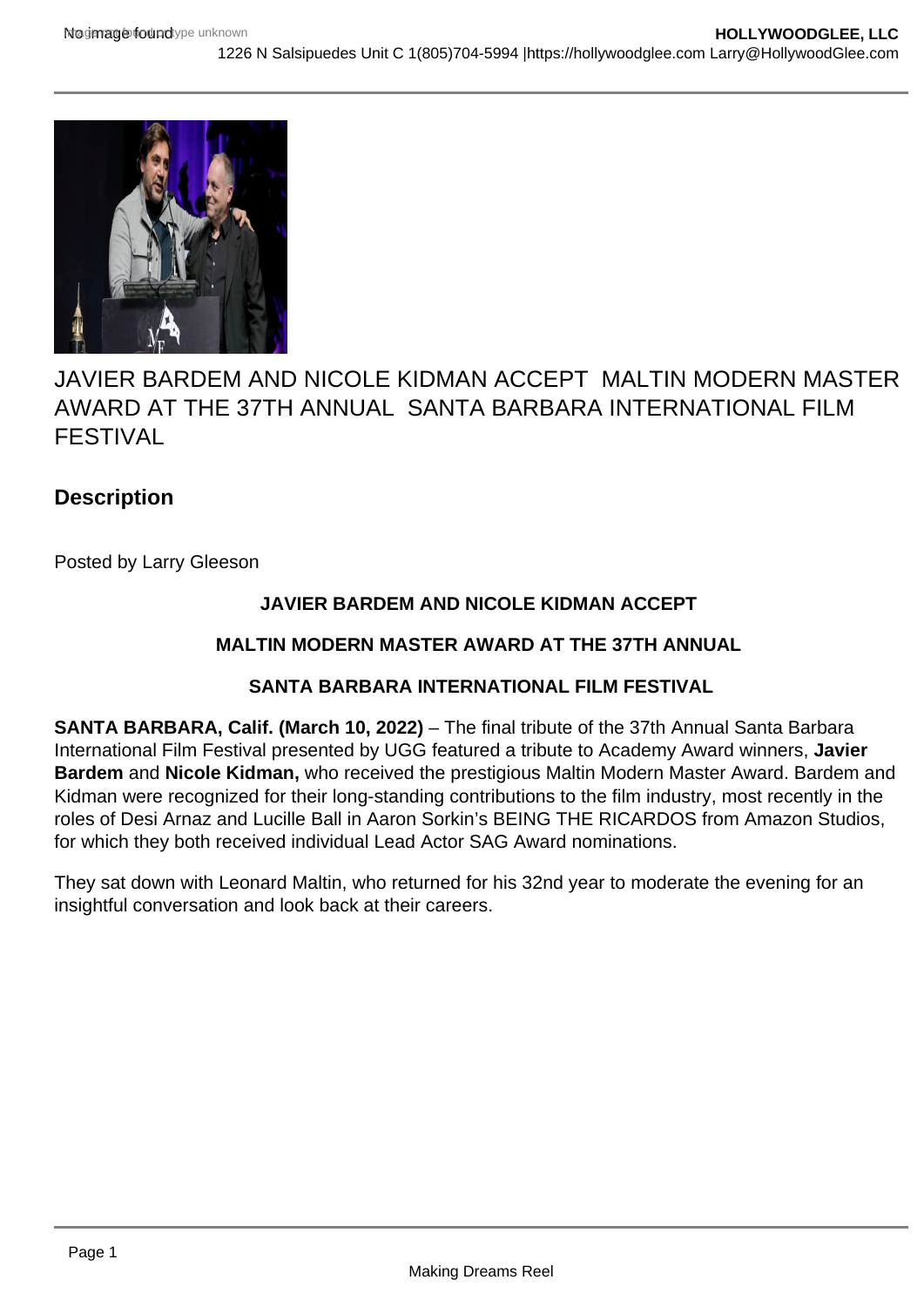#### SANTA BARBARA, CALIFORNIA - MAR

Following the conversation with Maltin, Producer Todd Black presented both with the Maltin Modern Master Award. Todd remarked: "You're [Nicole] probably one of the most humble people I've ever met in my career, and very kind…Every day walking on that set with Javier and being completely present, kind, and personable to every crew member…and delivering it 100% every day. It was kind of a dream come true for me," and "Who he [Javier] is here is who he is. He's as humble and sweet and gracious and funny and professional as any person I've ever met in my career."

Upon accepting the award, Bardem said: "I'm very honored, I don't want to leave this stage! …seeing these images on the big screen after two years, in a theater full of people… it's a joy for an actor."

The Modern Master Award was established in 1995 and is the highest accolade presented by SBIFF. Created to honor an individual who has enriched our culture through accomplishments in the motion picture industry, it was re-named the Maltin Modern Master Award in 2015 in honor of long-time SBIFF moderator and renowned film critic Leonard Maltin. Past recipients include Bill Murray, Judy Garland, Brad Pitt, Glenn Close, Denzel Washington, Michael Keaton, Bruce Dern, Ben Affleck, Christopher Plummer, Christopher Nolan, James Cameron, Clint Eastwood, Cate Blanchett, Will Smith, George Clooney, and Peter Jackson.

Still upcoming is the women's panel. The 37th Santa Barbara International Film Festival, presented by UGG®, will take place IN-PERSON through March 12, 2022. 200+ films, filmmaker Q&As, industry panels, and celebrity tributes, will be held throughout Santa Barbara, including at the historic Arlington Theatre. This year's lineup is available on SBIFF's mobile app. For additional information or to buy passes, visit [sbiff.org.](http://sbiff.org)

About the Santa Barbara International Film Festival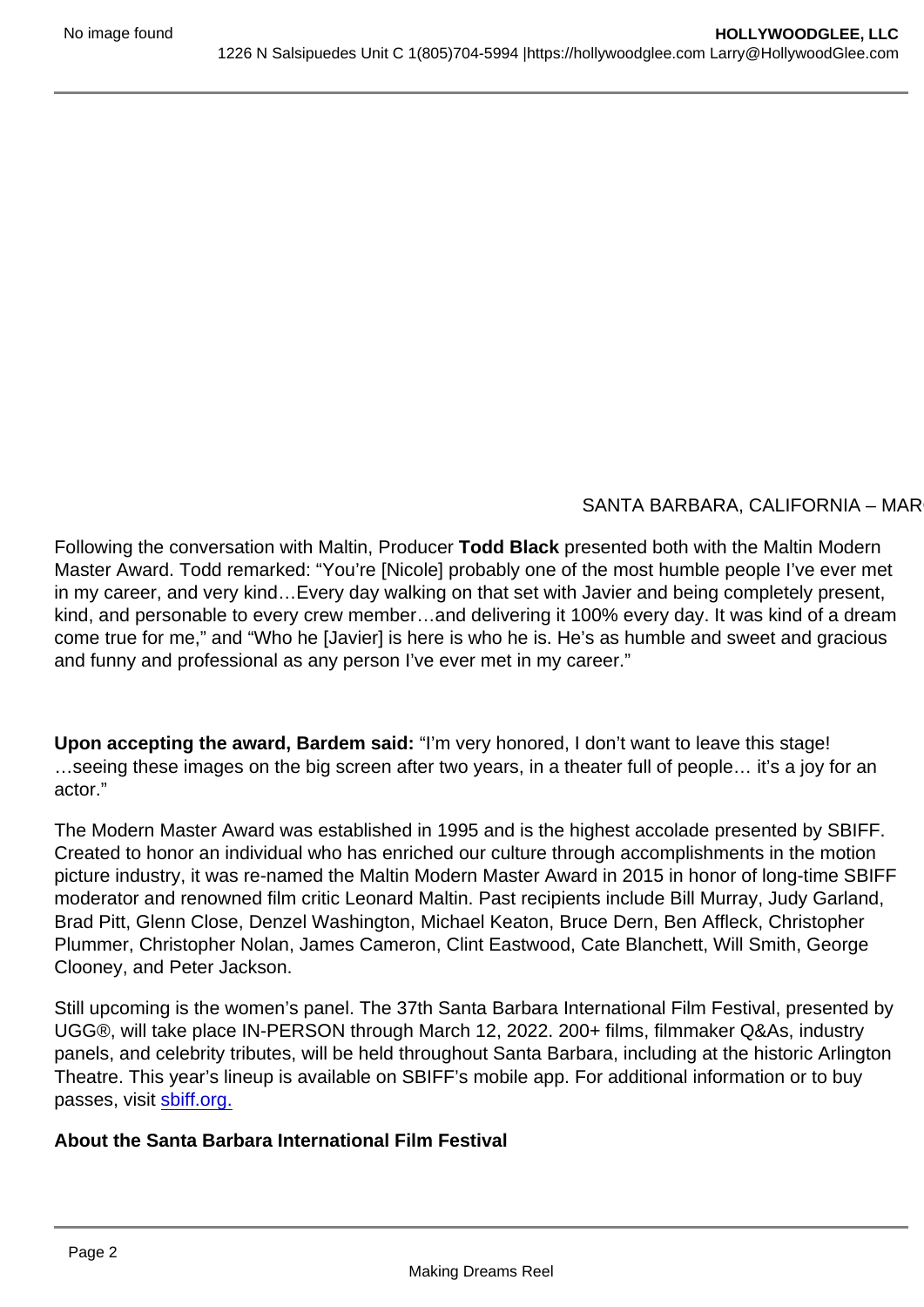The Santa Barbara International Film Festival (SBIFF) is a 501(c)(3) non-profit arts and educational organization dedicated to discovering and showcasing the best in independent and international cinema. Over the past 36 years, SBIFF has become one of the leading film festivals in the United States – attracting 100,000+ attendees and offering 11 days of 200+ films, tributes and symposiums, fulfilling their mission to engage, enrich, and inspire the Santa Barbara community through film. In 2016, SBIFF entered a new era with the acquisition of the historic and beloved Riviera Theatre. After a capital campaign and renovation, the theatre is now SBIFF's new state-of-the-art, year-round home, showing new international and independent films every day. In 2019, SBIFF opened its own Education Center in downtown Santa Barbara on State Street to serve as a home for its many educational programs and a place for creativity and learning.

(Press release courtesy of Michelle Tarangelo, Sunshine Sachs)

**Category** 

- 1. #SBIFF
- 2. Feature Film
- 3. Film Festival
- 4. Santa Barbara International Film Festival
- 5. television

#### Tags

- 1. Aaron Sorkin
- 2. Being The Ricardos
- 3. Javier Bardem
- 4. Leonard Maltin
- 5. Nicole Kidman
- 6. Todd Black

Date Created March 2022 Author